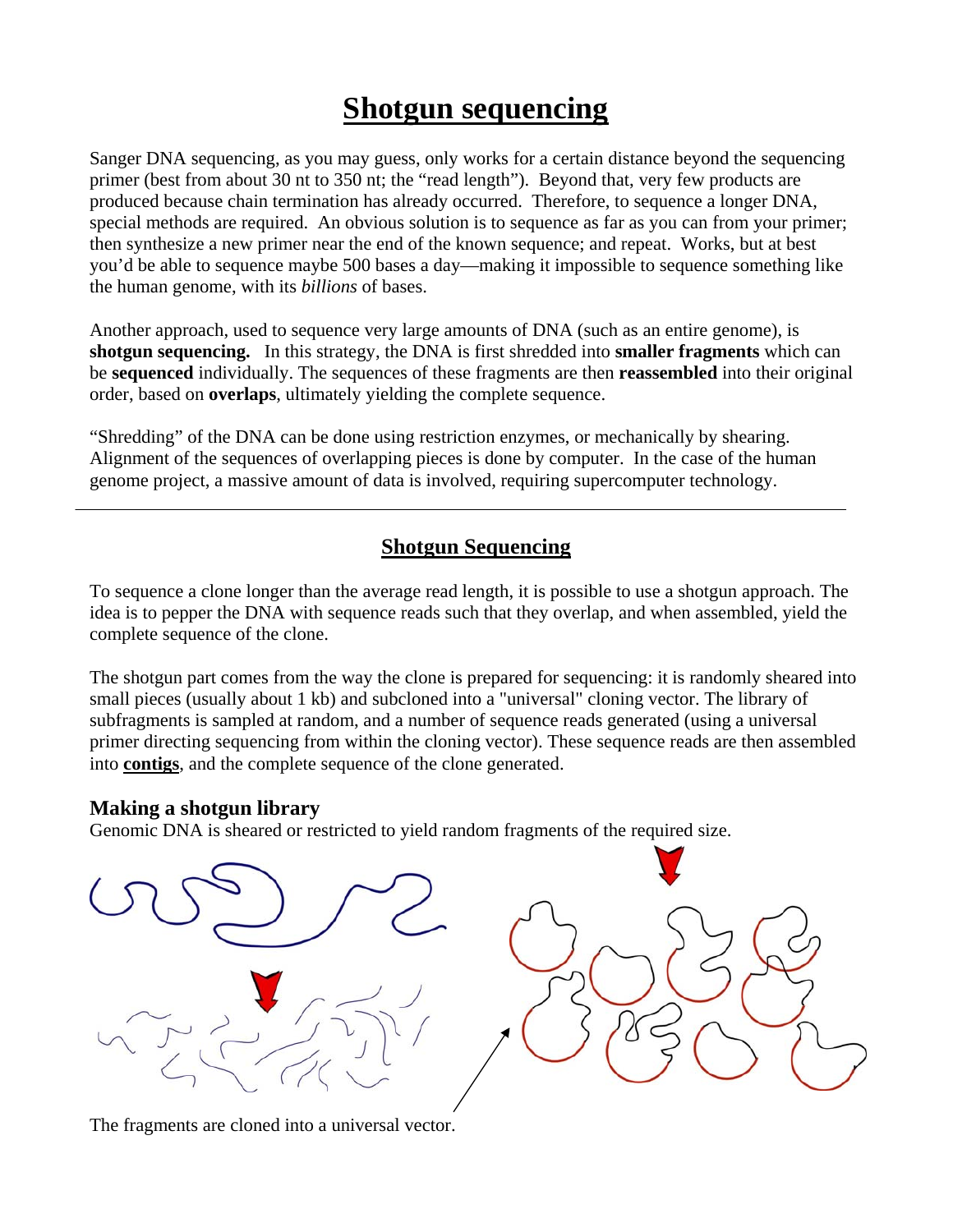Below is a **contig** (for "contiguous sequence"). The red-green hybrid in the center is the original dsDNA to be sequenced. It was broken up, and smaller pieces cloned into plasmids. The inserts in various randomly chosen plasmids were then sequenced to give the smaller fragments shown. Note that it is important to sequence *both strands*. While this may seem a waste of effort given the rules of Watson-Crick base pairing, the fact is that certain areas on one strand may be difficult to sequence accurately (for example, because of local secondary structure formation). The complementary strand, however, may sequence well. Using primers from opposite ends will give you sequence for both strands.

| .                                 | .        | ----------- | <u>.</u> | ------------ | <b>TITLEFIELD</b> |          |
|-----------------------------------|----------|-------------|----------|--------------|-------------------|----------|
| <b><i><u>ALLER LEILER</u></i></b> | <u>.</u> | <u>.</u>    | <u>.</u> | <b>.</b>     | .                 | <u>.</u> |

Once you have sequenced a bunch of small fragments, a computer can find regions of overlap (shown as hatch marks above) and properly align them into the complete original sequence.

#### **Shotgun Sequencing**

Sequencing reactions are performed with a universal primer on a random selection of the clones in the shotgun library.



These sequencing reads are assembled in to contigs, identifying gaps (where there is no sequence available) and single-stranded regions (where there is sequence for only one strand).

The gaps and single-stranded regions are then targeted for additional sequencing to produce the full sequenced molecule.

SOURCE: http://www.nematodes.org/teaching/genomics/Genomics3.html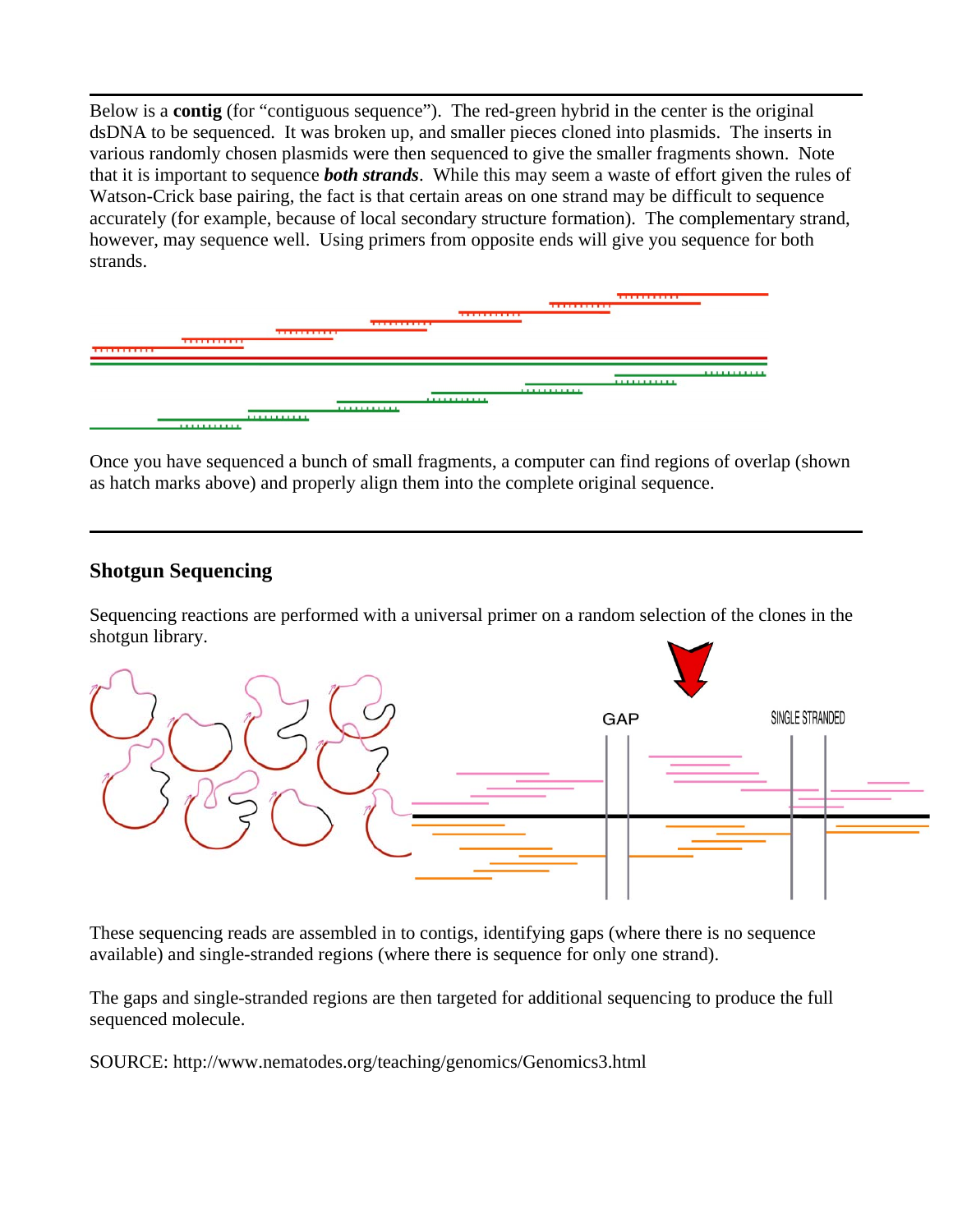## The example of Shotgun Sequencing **I:RANDOM PHASE**



### Shotgun Sequencing II:ASSEMBLY

Sequence overlap between individual reads is used to assemble a contiguous set of reads "the contig".